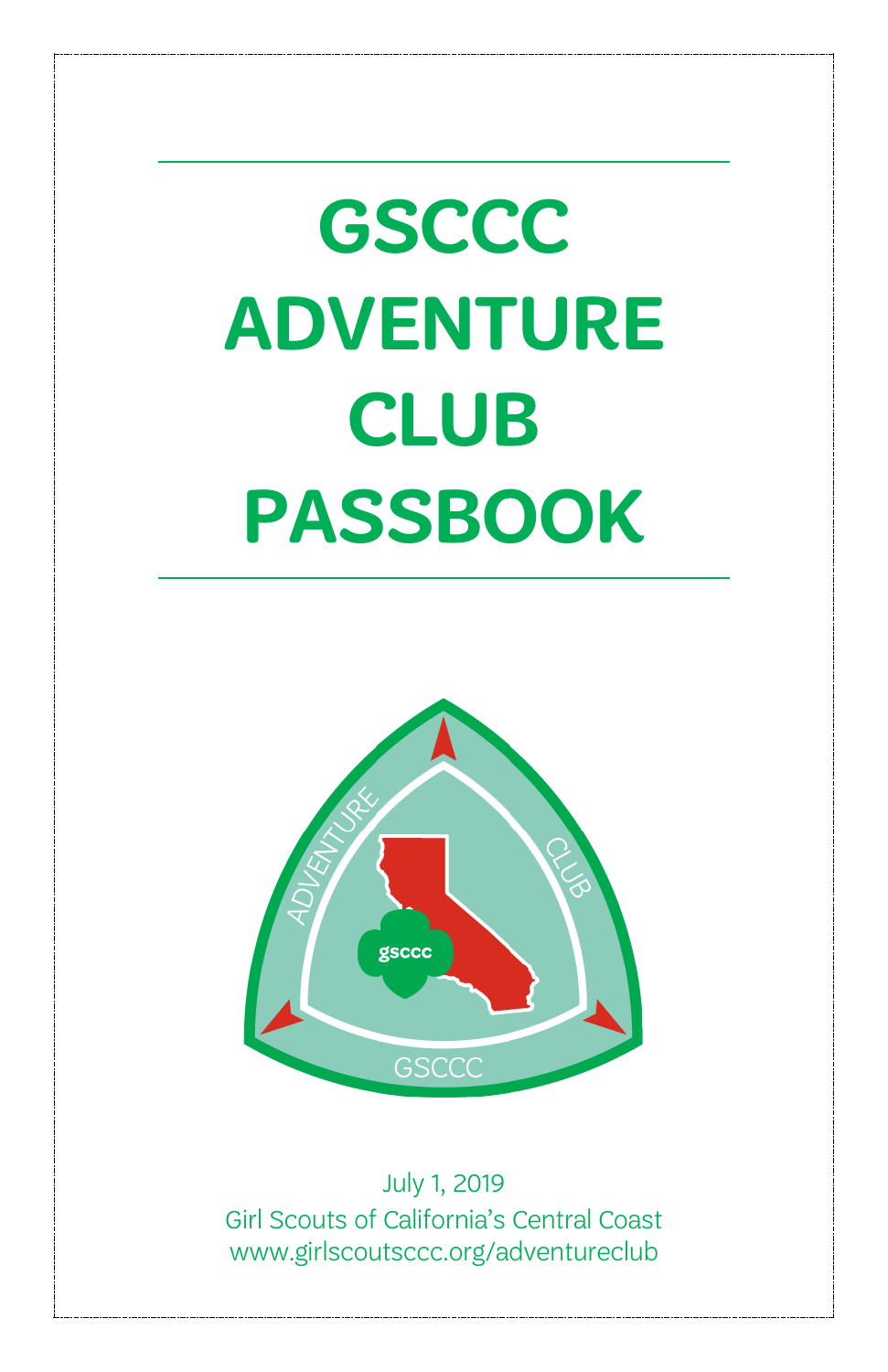### **About**

The GSCCC Adventure Club is an opportunity for girls to lead their own adventures, challenge themselves to try something new, and push their boundaries. Girls who participate can earn the Adventure Club Patch.

#### **How to Earn the Adventure Club Patch**

Participate in three or more outdoor adventures in one Girl Scout year. The activity and challenge level is up to you. Check out our Adventure Club resources at www.girlscoutsccc.org to help guide your girl-led adventures. After your third adventure, tell us about it! Complete this passbook and share photos of your adventures—don't forget to tag us on social media with #GSCCCAdventure and @girlscoutsccc. Mail your completed passbook to: The GSCCC SLO Center 1119 Chorro Street, San Luis Obispo, CA 93401. After sending in your passbook and approval, you will receive your patch in the mail during our next mailing date! Check out the Adventure Club on our website for more information visit

[http://www.girlscoutsccc.org/adventureclub.](http://www.girlscoutsccc.org/adventureclub)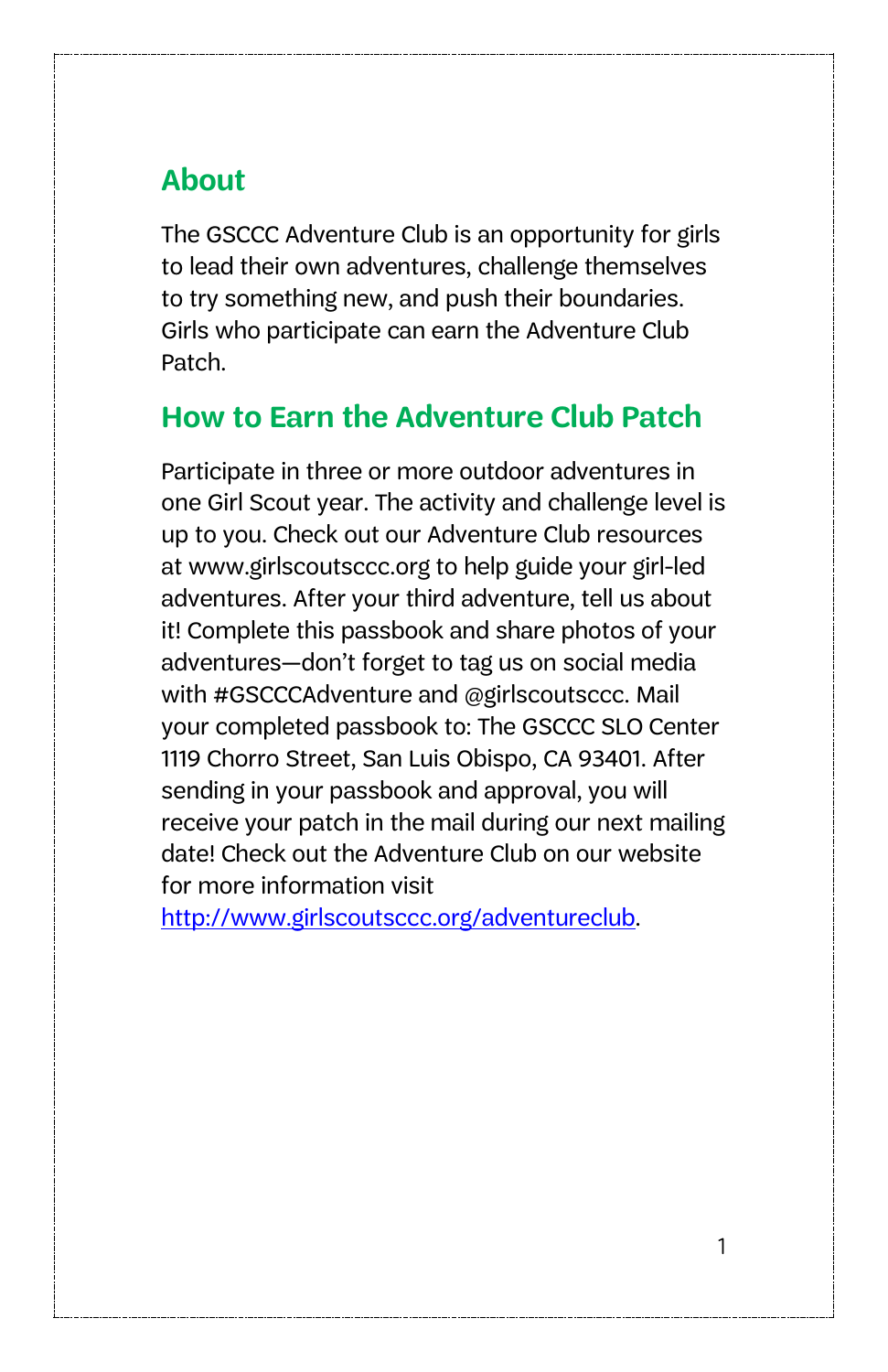#### **Adventure #1**

What adventure did you go on?

What made you choose this adventure?

How did you grow through this experience?

Would you do it again? If so, what would you do differently?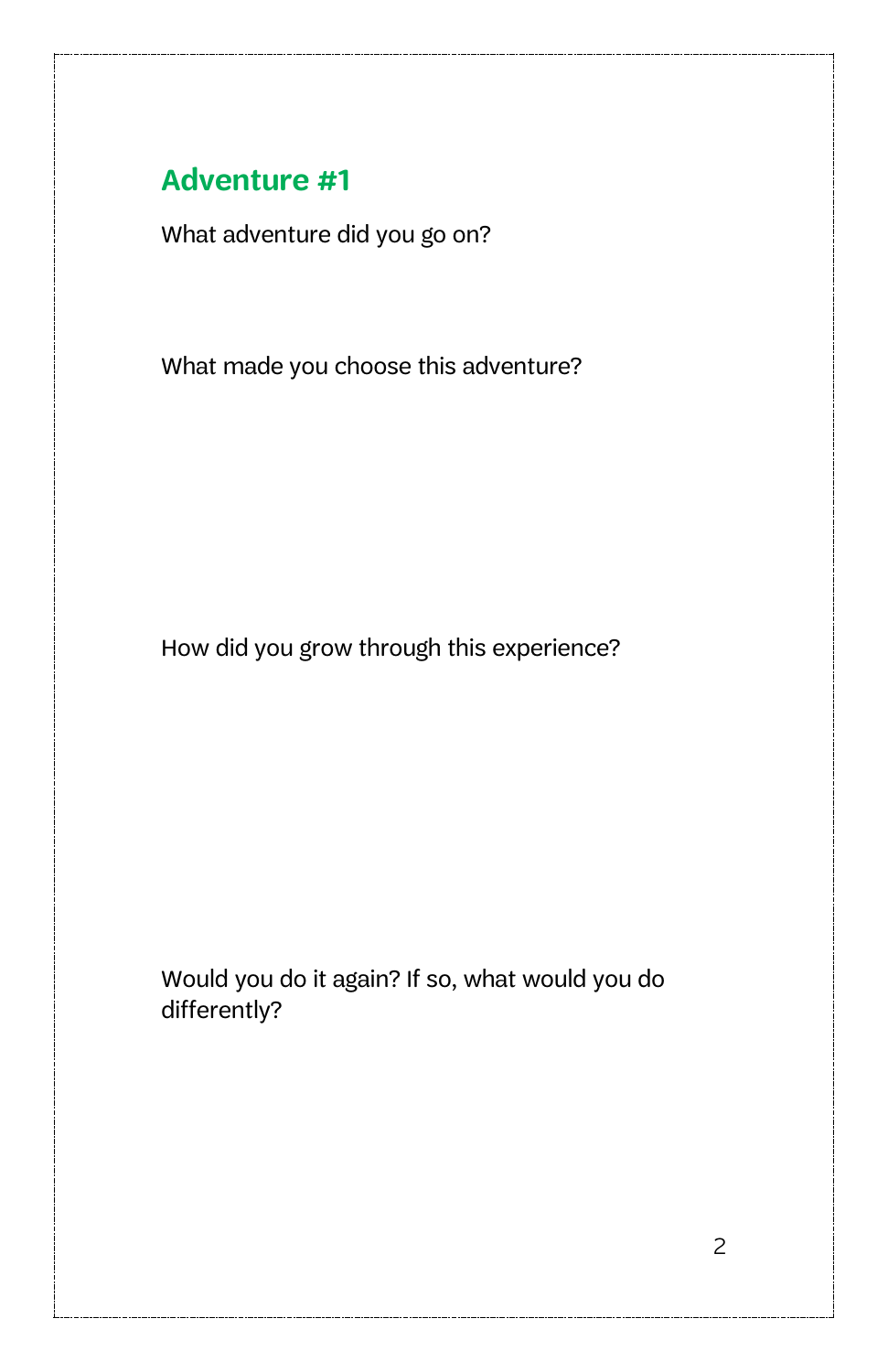#### **Adventure #2**

What adventure did you go on?

What made you choose this adventure?

How did you grow through this experience?

Would you do it again? If so, what would you do differently?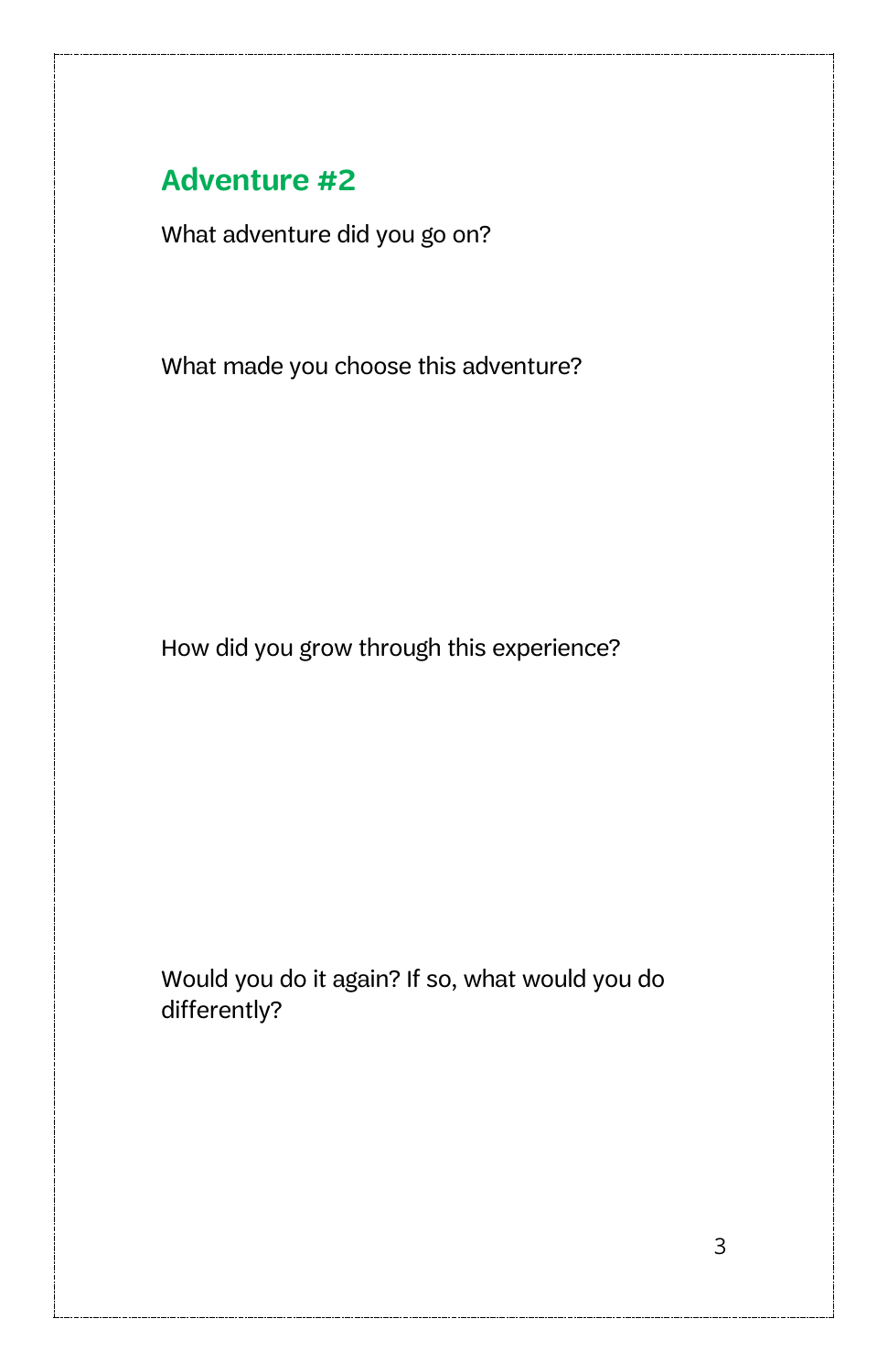#### **Adventure #3**

What adventure did you go on?

What made you choose this adventure?

How did you grow through this experience?

Would you do it again? If so, what would you do differently?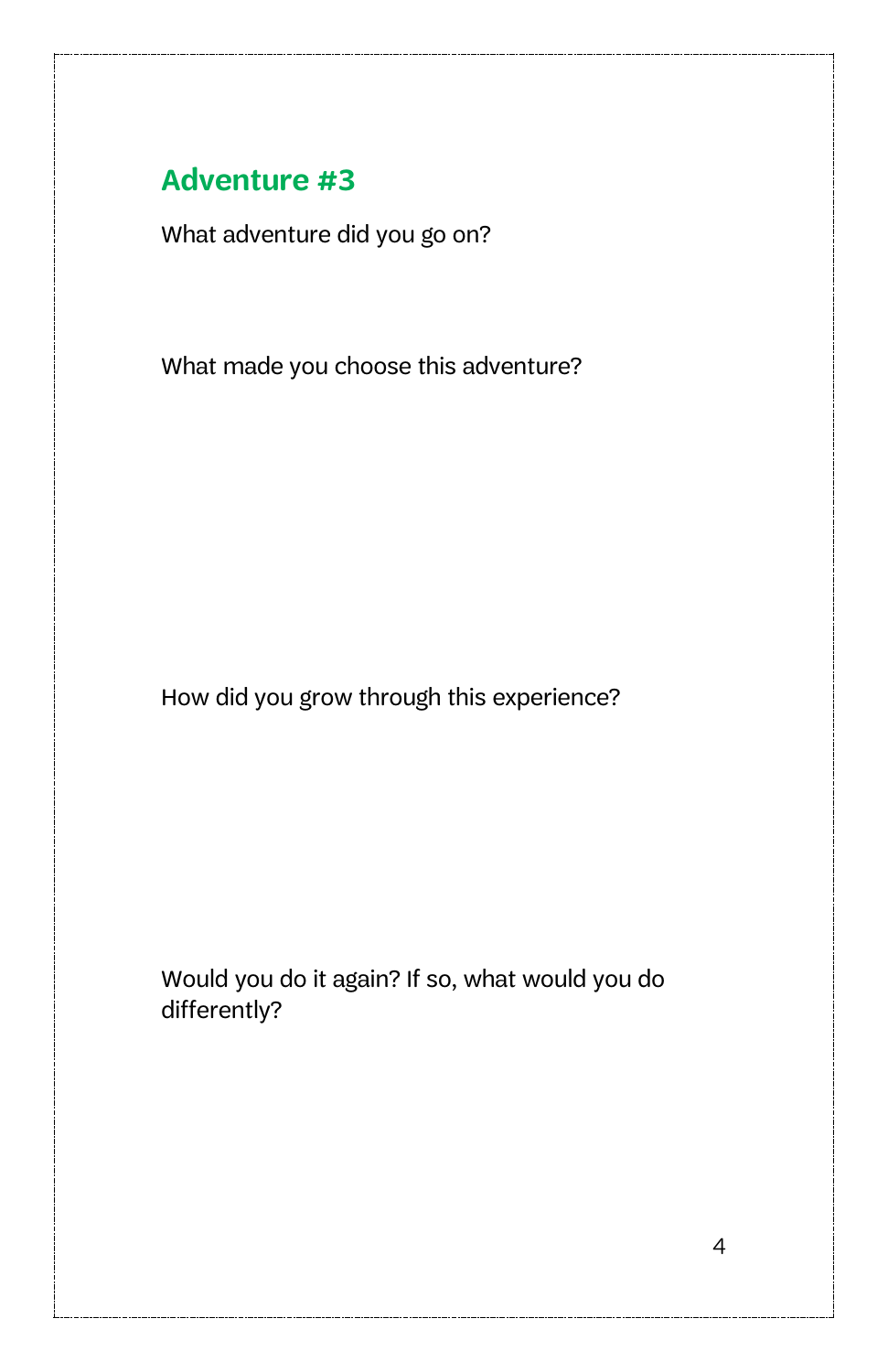## **Share**

Insert a photo of your favorite adventure or email it to [programs@girlscoutsccc.org](mailto:programs@girlscoutsccc.org) with your name and a description of your adventure.